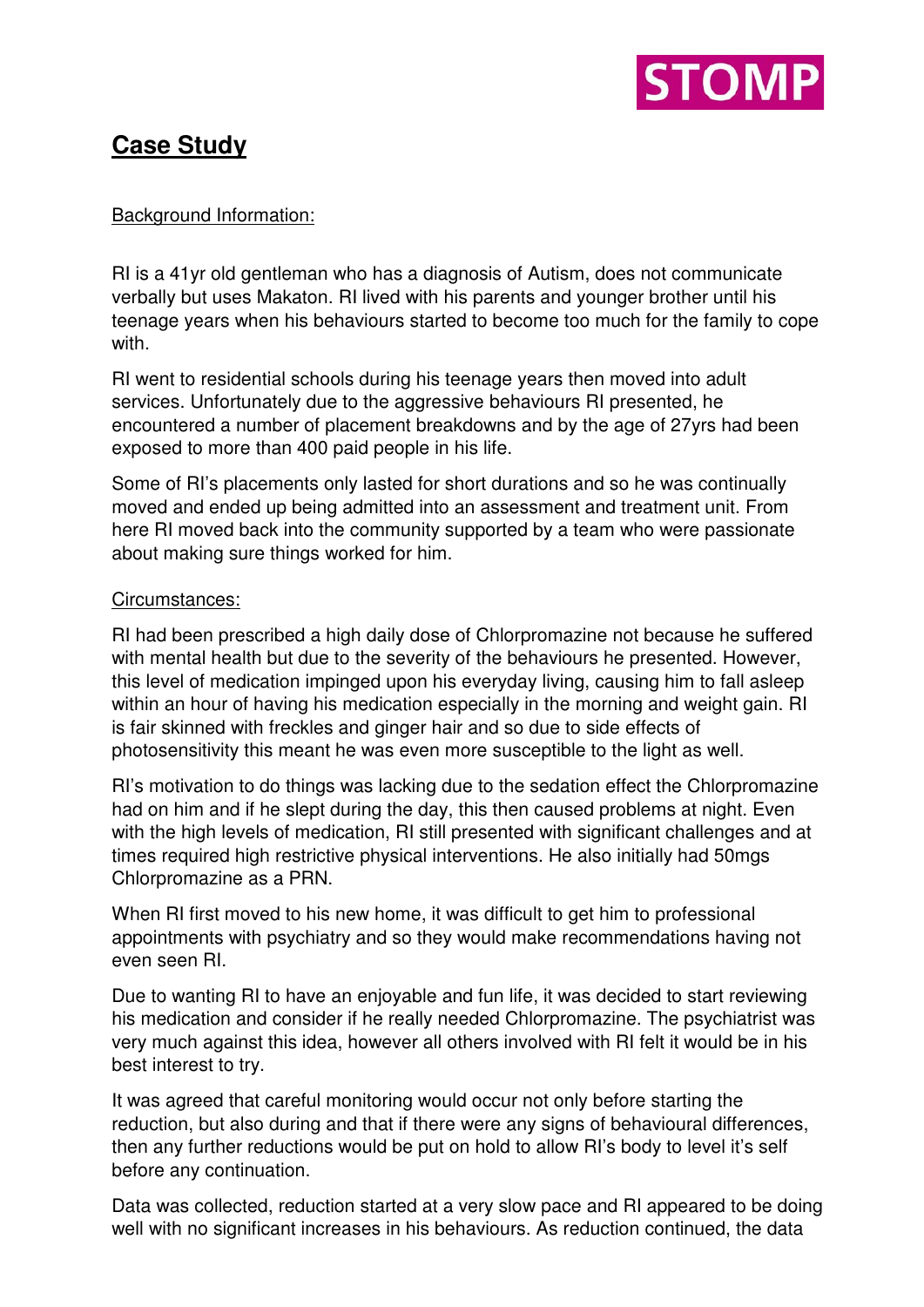

actual showed the severity levels of his behaviours were starting to be at a more consistent level rather than fluctuating as had been the case prior to the reduction.

Once RI's medication reduction had completely finished, monitoring still continued and again this did not show any increase in behaviours, in fact showed a slight decrease and severity was maintained at a consistent level.

### Summary:

By coming off his un-needed psychotropic medication, RI started to become more alert and was awake throughout the day, meaning he then slept at night, became more motivated engaging in activities he used to decline, lost weight and started to enjoy life.

Due to his Autism, RI does suffer with high anxiety and he did go through a little bit of a difficult time due to this. Other medications were tried, but again, these were gradually discontinued once a better understanding was achieved of the reason why RI challenged. Functionally, we knew it predominantly was tangible but what took a little longer to work out, was exactly what RI was trying to tell us. Finally with a multidisciplinary approach, structuring RI's day by using TEACCH boards, looking at communication skills of the team etc, RI's behaviours have reduced dramatically going from daily to every now and then. The use of high restrictive physical interventions and PRN has also reduced significantly and if these types of restrictions are required, it's now looking at what staff did that caused RI's anxieties to increase to such a level.

RI now enjoys going out daily, has established many relationships with those within his local community.

### Endnote:

For further information about STOMP visit: <https://www.vodg.org.uk/campaigns/stompcampaign/>